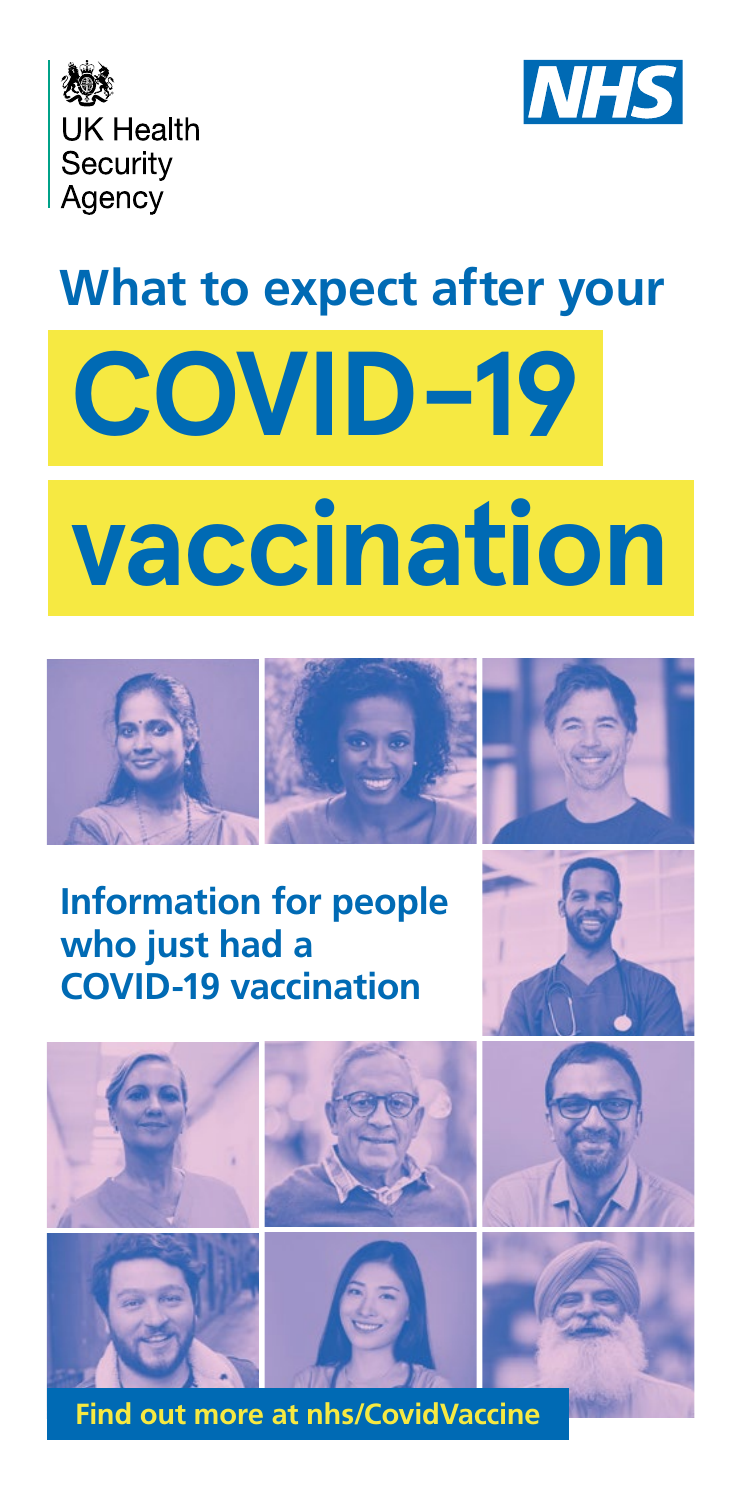# **Contents**

What are the side effects?

Can I catch COVID-19 from the vaccines?

When can I go back to daily activities?

Will the vaccine protect me?

What can I do after I have had the vaccine?

**Please read the product information leaflet for more details on your vaccine, including possible side effects, by searching Coronavirus Yellow Card.**

**You can also report suspected side effects on the same website or by downloading the Yellow Card app.**



**[coronavirus-yellowcard.mhra.gov.uk](https://coronavirus-yellowcard.mhra.gov.uk/)**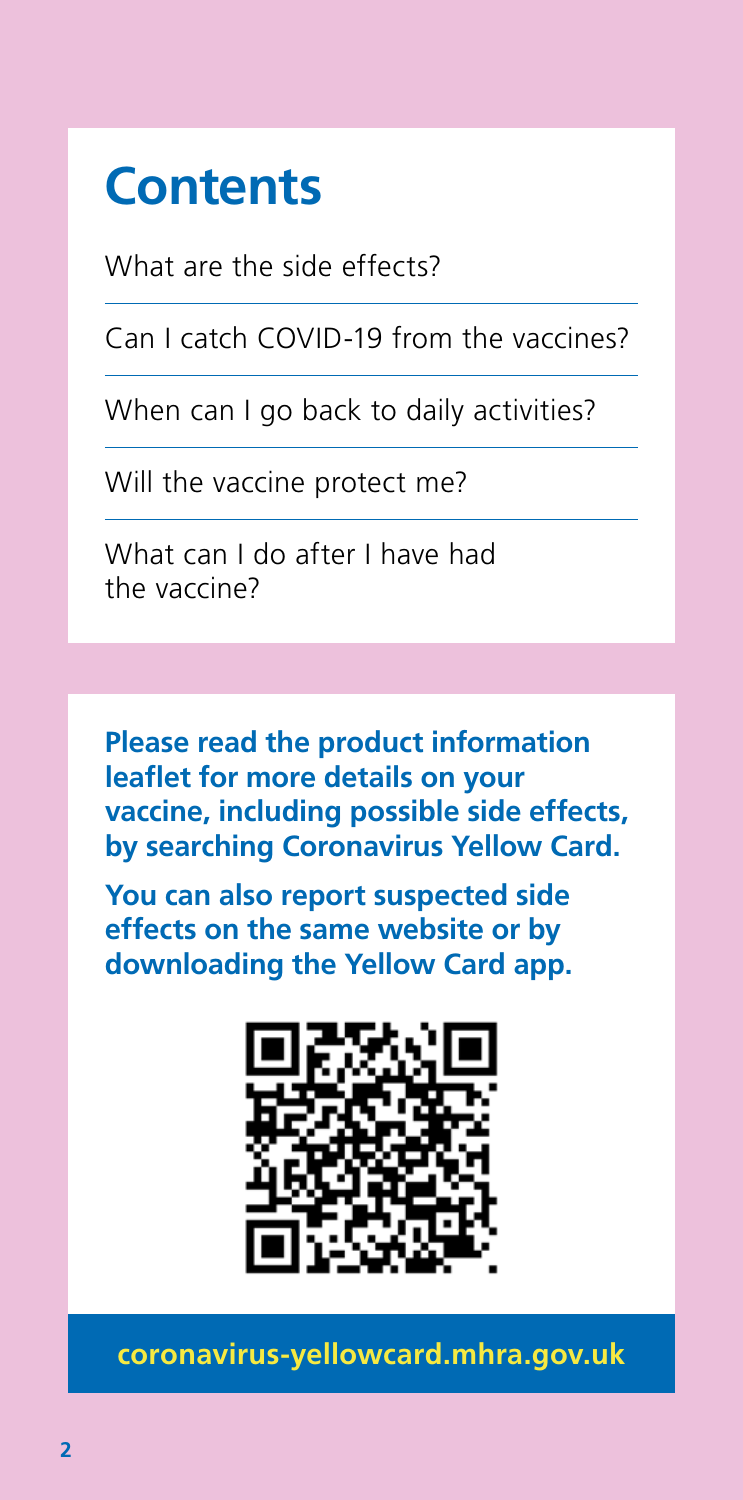**People who are most at risk from the complications of coronavirus (COVID-19) are being offered the COVID-19 vaccination. This leaflet tells you what to expect after you have had your primary or booster vaccination.**

# **What are the side effects?**

Like all medicines, vaccines can cause side effects. Most of these are mild and shortterm, and not everyone gets them. The very common side effects are the same and should still only last a day or two.

Very common side effects in the first day or two include:

- having a painful, heavy feeling and tenderness in the arm where you had your injection
- feeling tired
- $\bullet$  headache, aches and chills

You may also have flu like symptoms with episodes of shivering and shaking for a day or two. However, a high temperature could also indicate that you have COVID-19 or another infection (see advice on page 5). You can rest and take the normal dose of paracetamol (follow the advice in the packaging) to help make you feel better.

An uncommon side effect is swollen glands in the armpit or neck on the same side as the arm where you had the vaccine. This can last for around 10 days, but if it lasts longer see your doctor. If you are due for a mammogram in the few weeks after the vaccine, then you should mention that when you attend.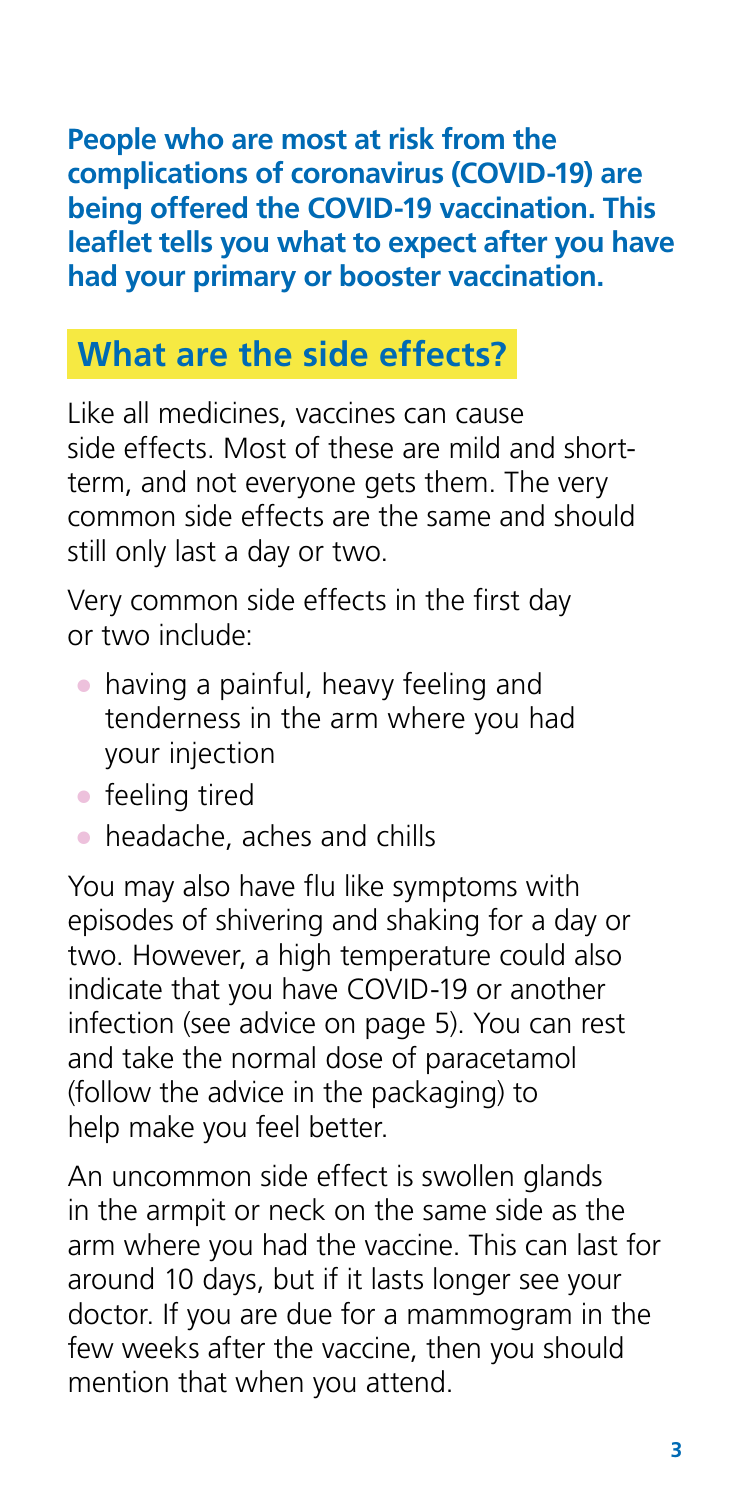#### **What should I do if I am concerned about my symptoms?**

These symptoms normally last less than a week. If your symptoms seem to get worse or if you are concerned, call NHS 111. If you do seek advice from a doctor or nurse, make sure you tell them about your vaccination (show them the vaccination card) so that they can assess you properly. You can also report suspected side effects of vaccines and medicines through the Yellow Card scheme. You can do this online by searching Coronavirus Yellow Card or by downloading the Yellow Card app (please see page 2).

#### **Are there other more serious side effects?**

There have been reports of an extremely rare condition involving blood clots and unusual bleeding after the AstraZeneca and Janssen vaccines. Because of the high risk of complications and death from COVID-19, the Medicines and Healthcare products Regulatory Agency (MHRA), the World Health Organisation and the European Medicines Agency have concluded that the balance is very much in favour of vaccination.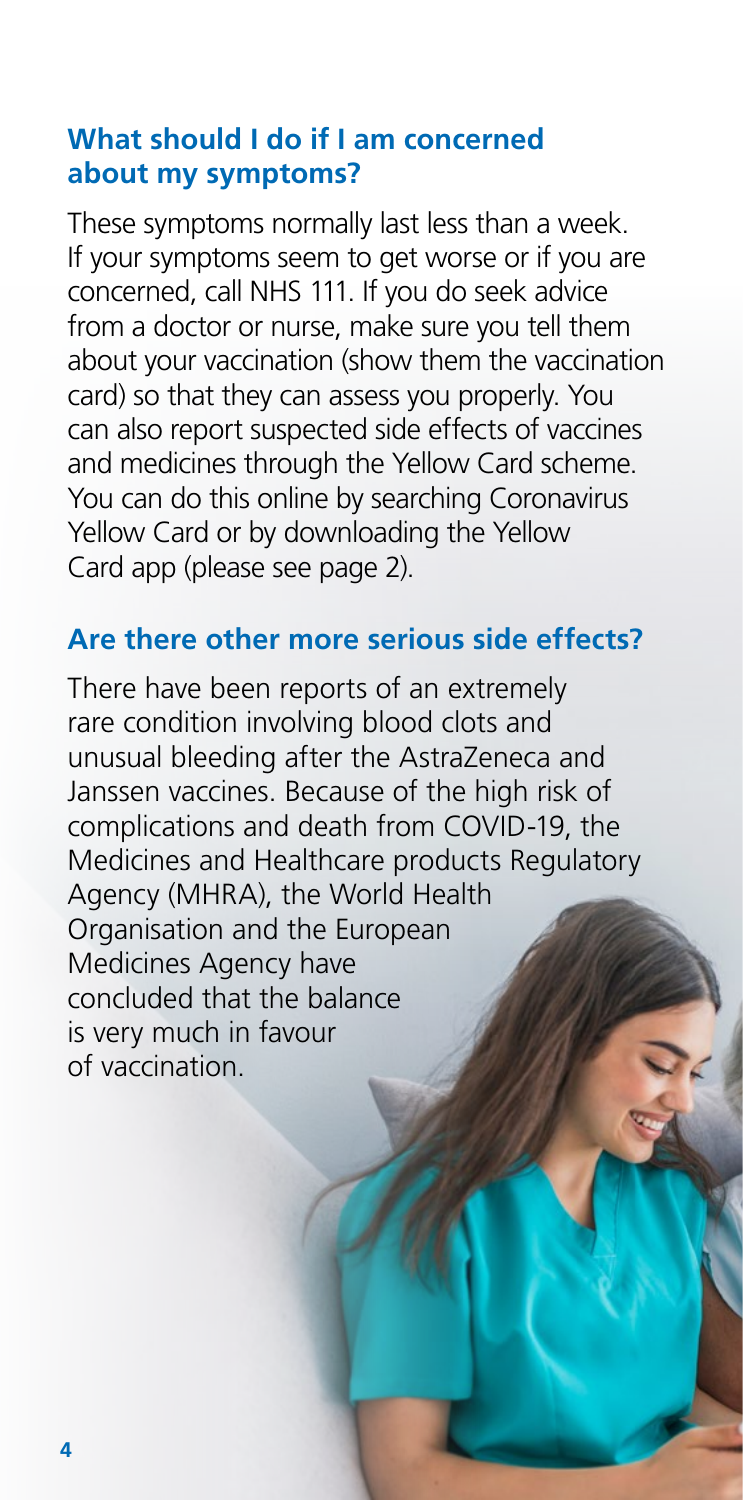#### **If you experience any of the following from around 4 days to 4 weeks after vaccination you should seek medical advice urgently.**

- a new, severe headache which is not helped by usual painkillers or is getting worse
- an unusual headache which seems worse when lying down or bending over or may be accompanied by – blurred vision, nausea and vomiting
	- diffculty with your speech,
	- weakness, drowsiness or seizures
- new, unexplained pinprick bruising or bleeding
- shortness of breath, chest pain, leg swelling or persistent abdominal pain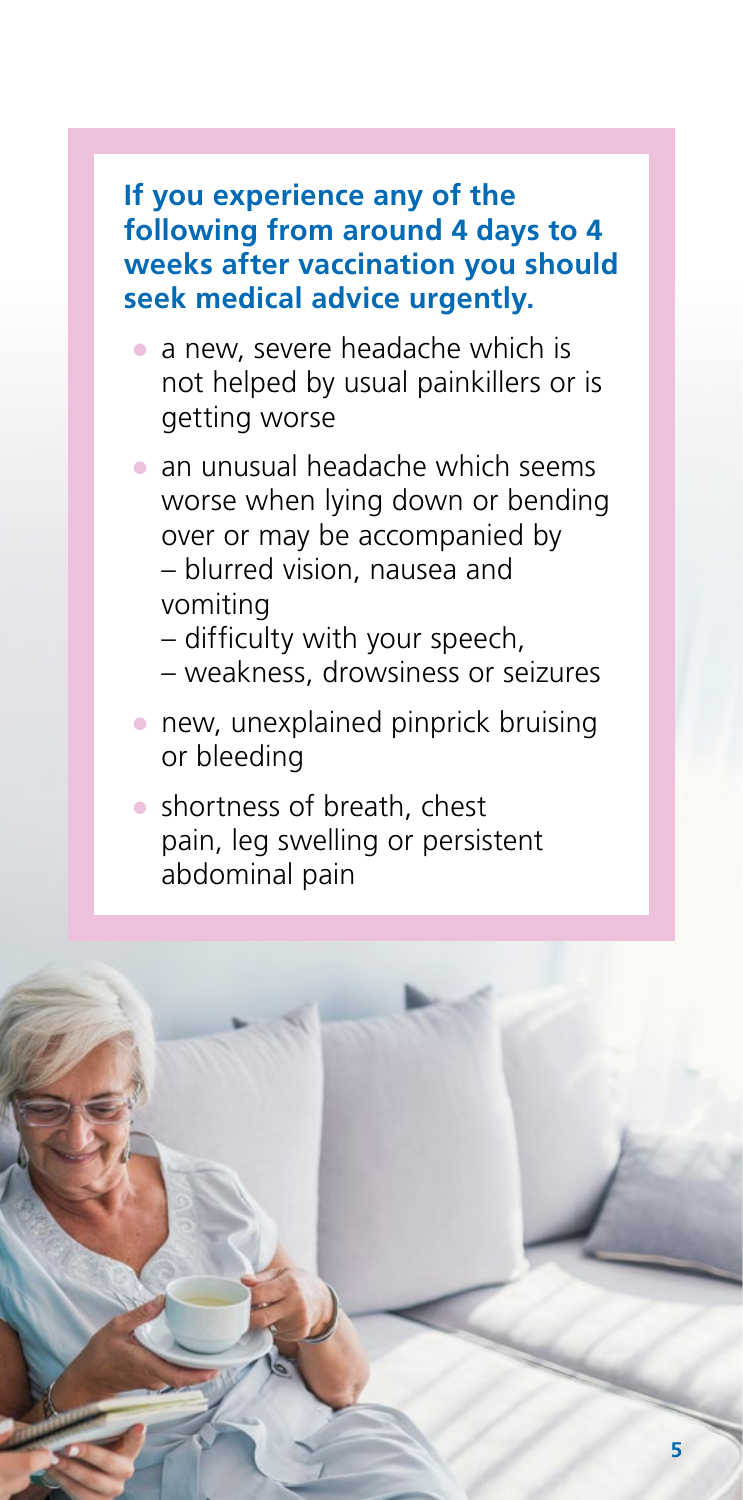Worldwide, rare cases of infammation of the heart called myocarditis or pericarditis have been reported after Pfizer and Moderna COVID-19 vaccines.

These cases have been seen mostly in younger men within several days after vaccination. Most of these people recovered and felt better following rest and simple treatments.

#### **You should seek medical advice urgently if you experience:**

- chest pain
- shortness of breath
- $\bullet$  feelings of having a fast-beating, futtering, or pounding heart

# **Can I catch COVID-19 from the vaccines?**

You cannot catch COVID-19 from the vaccine but it is possible to have caught COVID-19 and not realise you have the symptoms until after your vaccination appointment.

Although a fever can occur within a day or two of vaccination, if you have any other COVID-19 symptoms or your fever lasts longer, stay at home and arrange to have a test.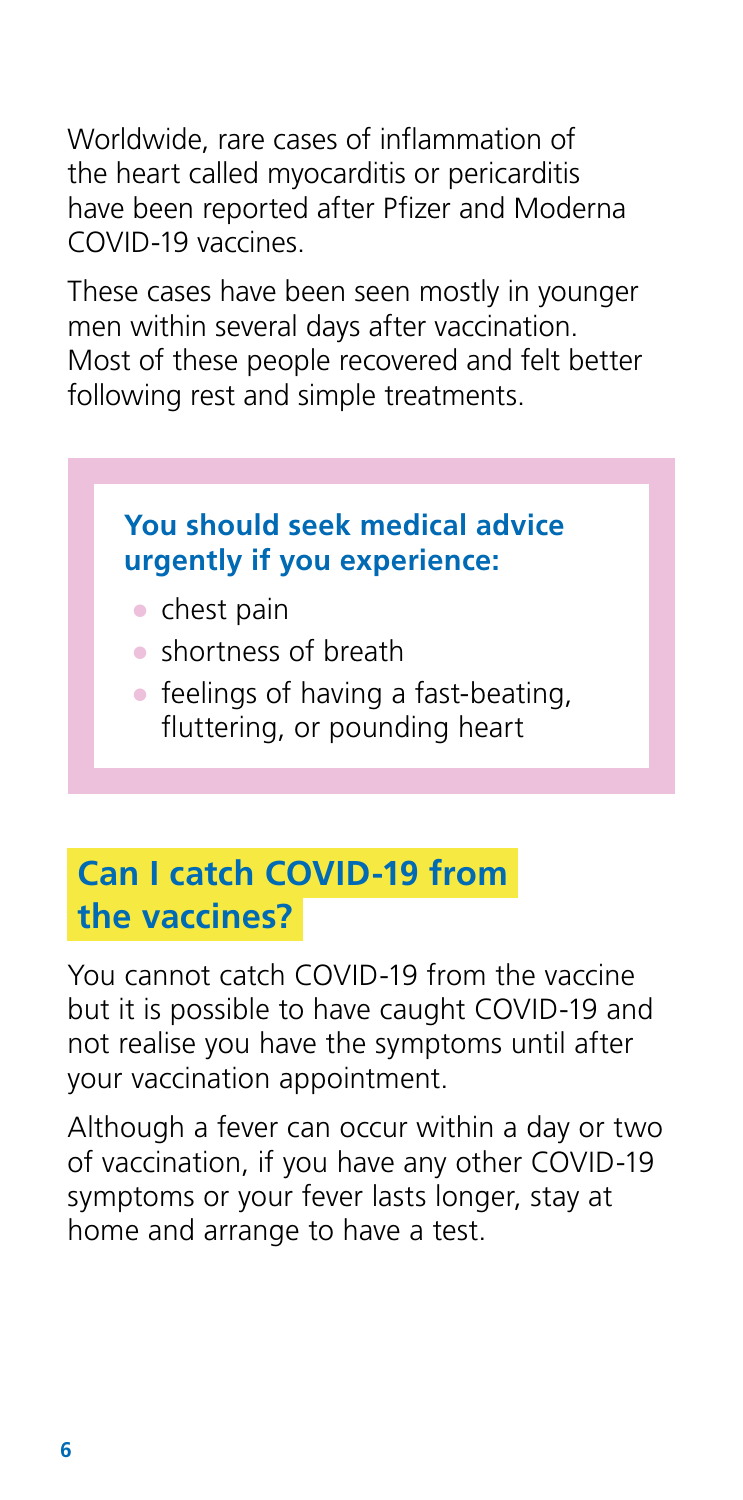# **When can I go back to daily activities?**

You should be able to resume activities that are normal for you as long as you feel well. If your arm is particularly sore, you may find heavy lifting difficult. If you feel unwell or very tired you should rest and avoid operating machinery or driving.



**Keep your card safe. You also can check the NHS App.**

# **Will the vaccine protect me?**

The COVID-19 vaccines that you have had have been shown to reduce the chance of you suffering from COVID-19 disease.

It may take a few weeks from the first dose for your body to build up protection. Your body should respond more quickly (after a few days) after any additional doses. Like all medicines, no vaccine is completely effective, so you should continue to take recommended precautions to avoid infection. Some people may still get COVID-19 despite having a vaccination, but this should be less severe.

## **What can I do after I have had the vaccine?**

The vaccine cannot give you COVID-19 infection, and a full course will reduce your chance of becoming seriously ill. It will help to reduce the risk of you passing on the virus. So it is important to continue to follow current national guidance.